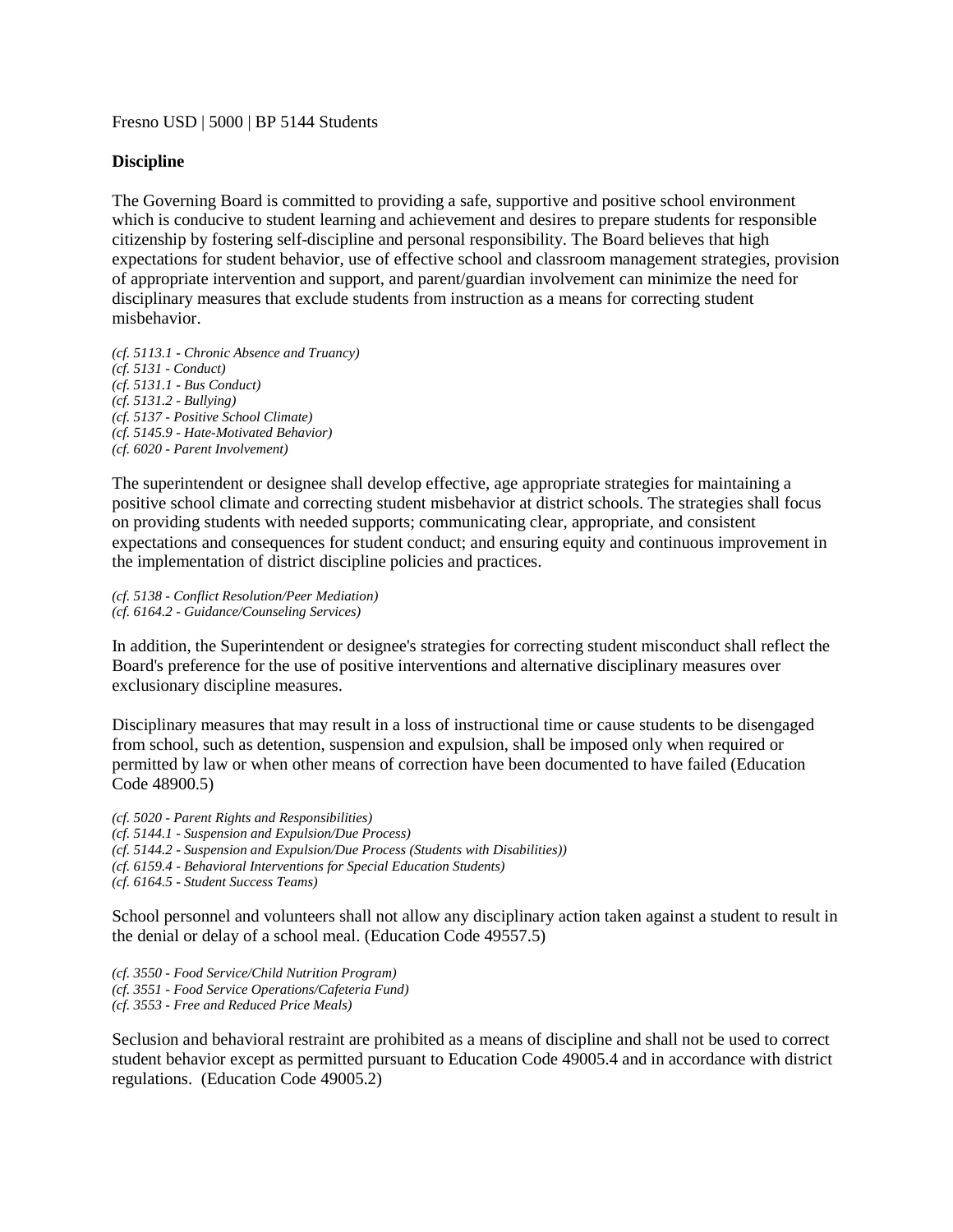*(cf. 5131.41 - Use of Seclusion and Restraint*)

The Superintendent or designee shall create a model discipline matrix that list violations and the consequences for each as allowed by law.

The administrative staff at each school may develop disciplinary rules to meet the school's particular needs consistent with law, Board policy, and district regulations. The Board, at an open meeting, shall review the approved school discipline rules for consistency with Board policy and state law. Site-level disciplinary rules shall be included in the district's comprehensive safety plan. (Education Code 32282, 35291.5)

*(cf. 0450 - Comprehensive Safety Plan) (cf. 9320 - Meetings and Notices)*

At all times, the safety of students and staff and the maintenance of an orderly school environment shall be priorities in determining appropriate discipline. When misconduct occurs, staff shall attempt to identify the causes of the student's behavior and implement appropriate discipline. When choosing between different disciplinary strategies, staff shall consider the effect of each option on the student's health, wellbeing, and opportunity to learn.

Staff shall enforce disciplinary rules fairly, consistently and in accordance with the district's nondiscrimination policies.

*(cf. 0410 - Nondiscrimination in District Programs and Activities) (cf. 0415 - Equity) (cf. 5145.3- Nondiscrimination/Harassment) (cf. 5145.7- Sexual Harassment)* 

The Superintendent or designee shall provide professional development as necessary to assist staff in developing the skills needed to effectively and equitably implement the disciplinary strategies adopted for district schools, including, but not limited to, knowledge of school and classroom management skills and their consistent application, effective accountability and positive intervention techniques, and the tools to form strong, cooperative relationships with parents/guardians.

*(cf. 4131 - Staff Development) (cf. 4231 - Staff Development) (cf. 4331 - Staff Development)* 

District goals for improving school climate, based on suspension and expulsion rates, surveys of students, staff, and parents/guardians regarding their sense of school safety and connectedness to the school community, and other local measures, shall be included in the district's local control and accountability plan, as required by law.

*(cf. 0460 - Local Control and Accountability Plan) (cf. 3100 - Budget)* 

The Superintendent or designee shall report to the Board regarding disciplinary strategies used in district schools.

*Fresno Unified School District does not harass, intimidate, or discriminate on the basis of race, color, ethnicity, national origin, immigration status, ancestry, age, creed, religion, political affiliation, gender, gender identity or expression or genetic information, mental or physical disability, sex, sexual orientation, parental or marital status, military veteran status, or any other basis protected by law or regulation, in its educational program(s) or employment.*